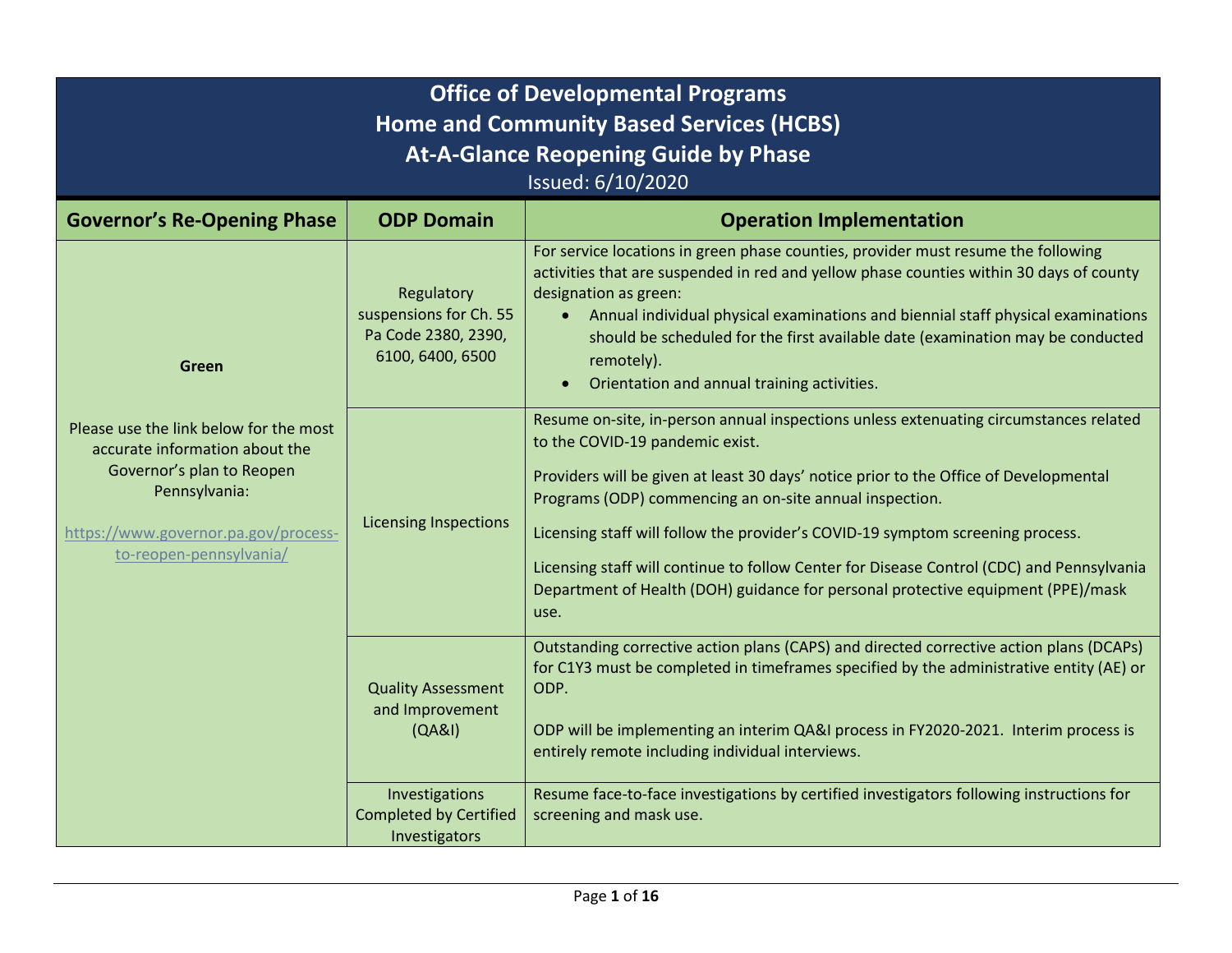|                                                             | If pre-interview screening results lead to a determination that an individual who needs<br>to be interviewed has tested positive for COVID-19, is exhibiting symptoms of COVID-19,<br>or has had contact with someone who tested positive for COVID-19:<br>Conduct the interview remotely (video methods are preferred but telephone<br>interviews can be conducted if video methods are not feasible) and obtain<br>written statements.<br>Coordinate investigation activities completed by other entities such as<br>$\bullet$<br>protective services or law enforcement. |
|-------------------------------------------------------------|-----------------------------------------------------------------------------------------------------------------------------------------------------------------------------------------------------------------------------------------------------------------------------------------------------------------------------------------------------------------------------------------------------------------------------------------------------------------------------------------------------------------------------------------------------------------------------|
| IM4Q                                                        | Face-to-face interviews not completed by March 17, 2020 continue to be suspended<br>through the end of FY2019-2020.<br>IM4Q for FY2020-2021 interview format still to be determined.                                                                                                                                                                                                                                                                                                                                                                                        |
| SIS <sup>™</sup> and PA Plus                                | Assessments will resume but be conducted remotely via video until further notice.                                                                                                                                                                                                                                                                                                                                                                                                                                                                                           |
| <b>AE Processes</b>                                         | AEs that are located in counties in green phase must resume the following activities:<br>Provider orientation classes - Attendees must also reside in a county that has<br>been designated as green. Registration should be prioritized by operational<br>needs, if capacity is limited.<br>Face-to-face intake/eligibility.<br>Encourage large meetings continue to be conducted remotely given the contact with<br>vulnerable populations.<br>Follow instructions for screening and mask use.                                                                             |
| <b>Supports Coordination</b><br><b>Organizations (SCOs)</b> | Continue to use remote means for most individual monitoring and meetings.<br>Resume face-to-face monitoring or team meetings when the supports coordinator (SC)<br>has been unable to effectively provide wellness checks and monitoring or the<br>individual/family has indicated a preference for face-to-face monitoring or team<br>meetings, and the SC, individual and any other participants who will be physically<br>present reside in a county that has been designated as green.<br>Follow instructions for screening and mask use.                               |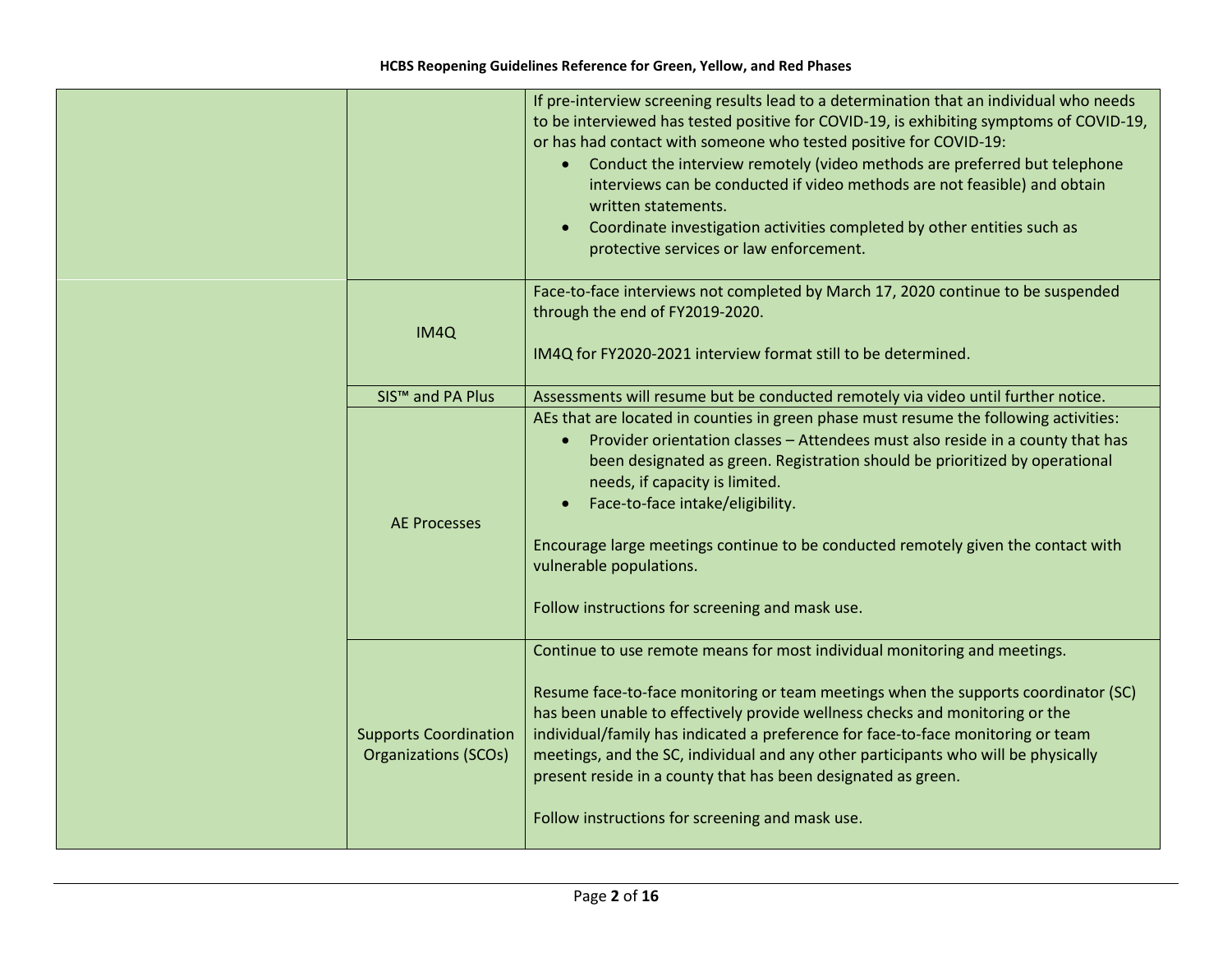| Residential service providers should continue to follow all guidance issued for staff and<br>resident screening for COVID-19 symptoms and infection.<br>Initiate planning for people who were relocated to return to the residential home. If an<br>individual chooses not to return to the residential home permanently or for an extended<br>period of time, planning must occur to determine what services are needed to support<br>the individual in the home where they are currently residing.<br>Support for residents to access the community should resume in limited scope. Activities<br>must be allowed as stipulated in the green phase and all appropriate steps must be |
|----------------------------------------------------------------------------------------------------------------------------------------------------------------------------------------------------------------------------------------------------------------------------------------------------------------------------------------------------------------------------------------------------------------------------------------------------------------------------------------------------------------------------------------------------------------------------------------------------------------------------------------------------------------------------------------|
| taken for the individual to safely engage in the activity.<br>Community activities and necessary supports for those activities should be established<br>using the ODP Individual Transition Guide.<br>Outdoor activities aimed at wellness are highly encouraged.                                                                                                                                                                                                                                                                                                                                                                                                                      |
| Residential<br>Communicate changes in policy and protocols to individuals and families.<br>Visitation with small numbers of friends and family with proper social distancing and<br>following instructions for mask use. Follow guidance provided in ODP Announcement<br>20-066.                                                                                                                                                                                                                                                                                                                                                                                                       |
| Maintain an awareness of infectious disease outbreaks that should inform risk, screening<br>and mitigation strategies in the provision of service due to travel of<br>staff/individuals/visitors.                                                                                                                                                                                                                                                                                                                                                                                                                                                                                      |
| For providers that established space or vacant homes, maintain physical<br>quarantine/isolation areas in case of another outbreak of COVID-19.                                                                                                                                                                                                                                                                                                                                                                                                                                                                                                                                         |
| Maintain additional stock of PPE in case of another COVID-19 outbreak.<br>Provide ongoing training, exercises, and planning for best practices related to infectious<br>disease containment and mitigation.                                                                                                                                                                                                                                                                                                                                                                                                                                                                            |
|                                                                                                                                                                                                                                                                                                                                                                                                                                                                                                                                                                                                                                                                                        |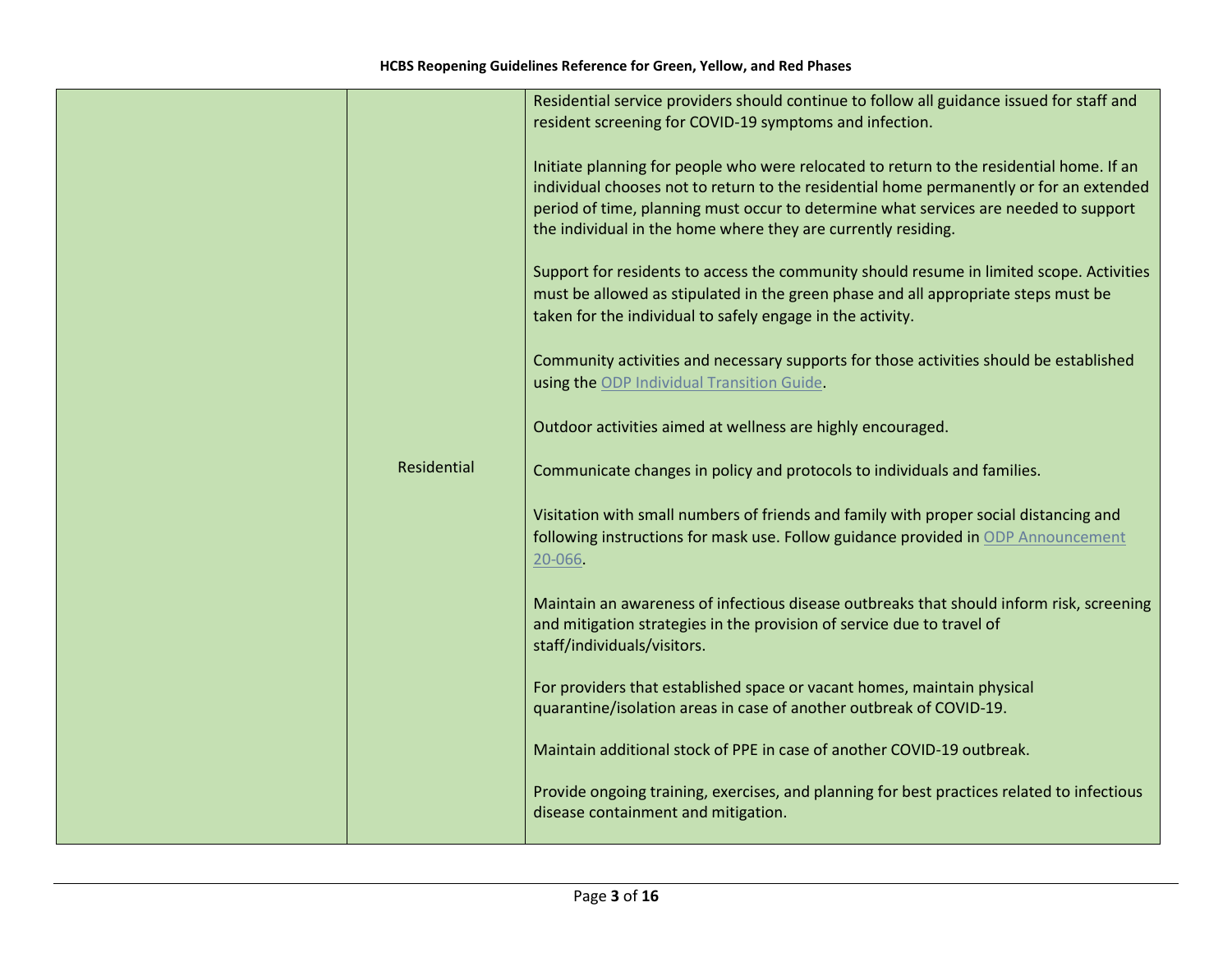|                                          | If Community Participation Support (CPS) or Day Habilitation services in community and                                                                                                                                                                                                                                                                                                                                                  |
|------------------------------------------|-----------------------------------------------------------------------------------------------------------------------------------------------------------------------------------------------------------------------------------------------------------------------------------------------------------------------------------------------------------------------------------------------------------------------------------------|
|                                          | licensed facility locations are available, service status may return to Residential "With                                                                                                                                                                                                                                                                                                                                               |
|                                          | Day."                                                                                                                                                                                                                                                                                                                                                                                                                                   |
|                                          |                                                                                                                                                                                                                                                                                                                                                                                                                                         |
|                                          | Follow instructions for screening and mask use.                                                                                                                                                                                                                                                                                                                                                                                         |
|                                          | CPS and Day Habilitation services in the community may resume. Activities must be                                                                                                                                                                                                                                                                                                                                                       |
|                                          | allowed as stipulated in the green phase, and all appropriate steps must be taken for the                                                                                                                                                                                                                                                                                                                                               |
|                                          | individual to safely engage in the activity.                                                                                                                                                                                                                                                                                                                                                                                            |
|                                          | Visitation with small numbers of friends and family using proper social distancing and<br>following instructions for mask use.                                                                                                                                                                                                                                                                                                          |
|                                          | Activities in the community may not include more than 3 participants as currently<br>approved in the Consolidated, Community Living, Person/Family Directed Support and<br><b>Adult Autism waivers.</b>                                                                                                                                                                                                                                 |
|                                          | If possible, groups should include the same group members each day, and the same staff<br>providers should remain with the same group every day.                                                                                                                                                                                                                                                                                        |
| CPS and Day<br>Habilitation<br>Community | Providers and Individual Support Plan (ISP) teams should use the guidance in the<br>Individual Transition Guide to make determinations about the number of people<br>transported on a case-by-case basis. Some factors to consider include:<br>The size of the vehicle and ability to separate passengers in the vehicle<br>Whether all the passengers live together or have been grouped for regular daily<br>contact with one another |
|                                          | Each passenger's tolerance for wearing a mask while in the vehicle<br>The health and behavioral support needs of each person transported and how<br>they interact with others in the vehicle                                                                                                                                                                                                                                            |
|                                          | All surfaces of the vehicle must be cleaned using a disinfectant after each use.                                                                                                                                                                                                                                                                                                                                                        |
|                                          | Outdoor activities aimed at wellness are highly encouraged.                                                                                                                                                                                                                                                                                                                                                                             |
|                                          | CPS and Day Habilitation services can continue to be rendered remotely or in private<br>homes when individuals are not ready to resume activities in the community or licensed<br>facility locations.                                                                                                                                                                                                                                   |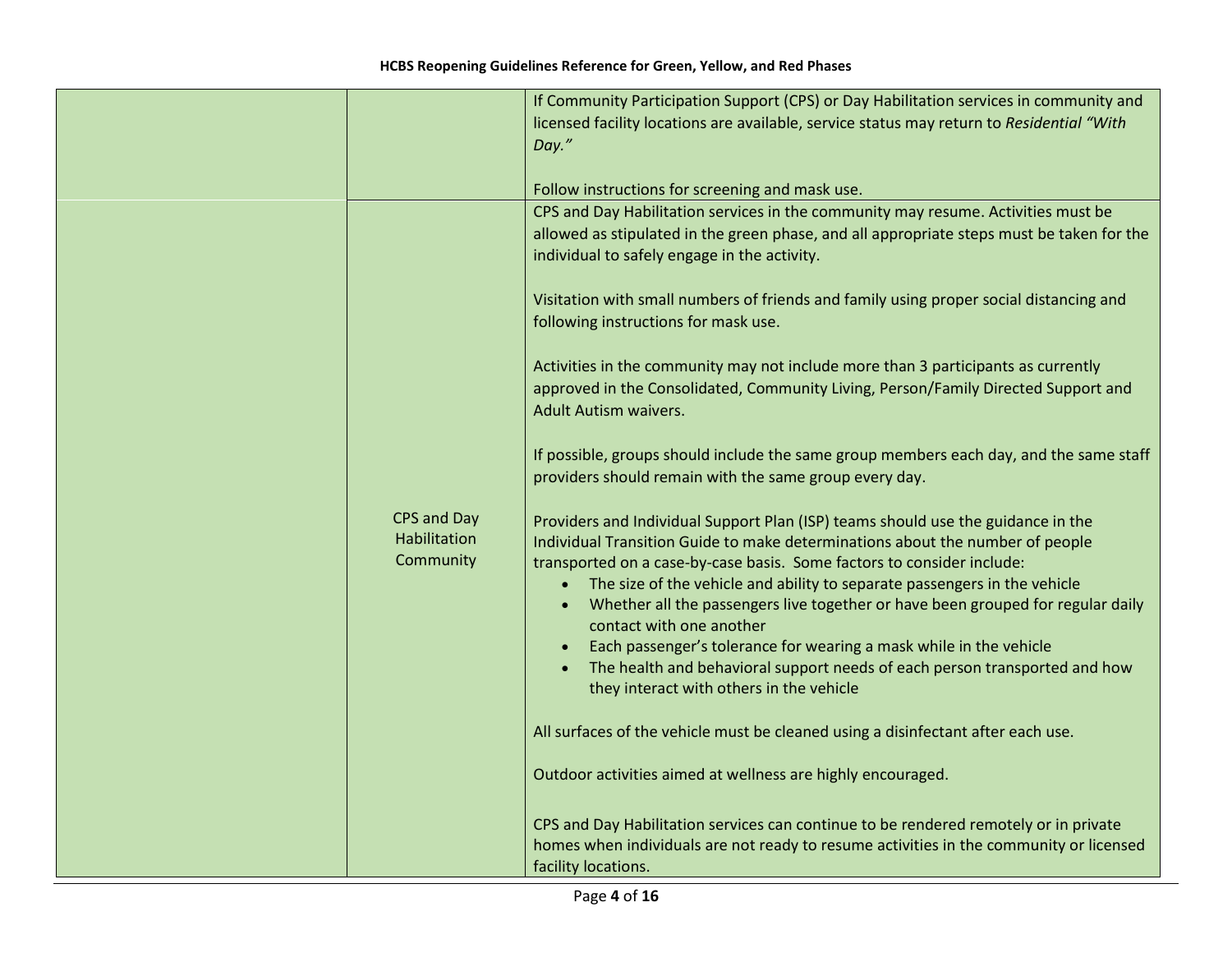|                                             | Variances are not required to be completed when the 25% threshold for involvement in<br>community activities is not achieved.<br>Within 45 days of the county moving to the green phase, variances must be completed<br>when an individual enrolled in an ID/A waiver needs more than 14 hours a day of CPS,<br>In-Home and Community Support and/or Companion services.                                                                                                                                                                                                                                                                                                                                                                                                                                                                                                                                                         |
|---------------------------------------------|----------------------------------------------------------------------------------------------------------------------------------------------------------------------------------------------------------------------------------------------------------------------------------------------------------------------------------------------------------------------------------------------------------------------------------------------------------------------------------------------------------------------------------------------------------------------------------------------------------------------------------------------------------------------------------------------------------------------------------------------------------------------------------------------------------------------------------------------------------------------------------------------------------------------------------|
|                                             | Follow instructions for screening and mask use.                                                                                                                                                                                                                                                                                                                                                                                                                                                                                                                                                                                                                                                                                                                                                                                                                                                                                  |
| CPS and Day<br><b>Habilitation Facility</b> | Providers are permitted to reopen but must follow screening, social distancing and<br>infection control protocols. See ODP Announcement 20-062 "ODP/Administrative Entity<br>(AE) Facility Based Community Participation Supports Readiness Tool for COVID-19". The<br>Facility Based Community Participation Supports Readiness Tool for COVID-19 should be<br>completed with the AE that is the lead for the service location.<br>Use the Facility Based Community Participation Supports Readiness Tool to make<br>decisions about visitation in the facility.<br>Follow instructions for screening and mask use.                                                                                                                                                                                                                                                                                                             |
| <b>Transportation Trip</b>                  | Transportation services may be provided to access the community as allowed in the<br>green phase and consistent with the plan established by using the ODP Individual<br><b>Transition Guide.</b><br>Providers and ISP teams should use the guidance in the Individual Transition Guide to<br>make determinations about the number of people transported on a case-by-case basis.<br>Some factors to consider include:<br>The size of the vehicle and ability to separate passengers in the vehicle<br>$\bullet$<br>Whether all the passengers live together or have been grouped for regular daily<br>$\bullet$<br>contact with one another<br>Each passenger's tolerance for wearing a mask while in the vehicle<br>The health and behavioral support needs of each person transported and how<br>they interact with others in the vehicle<br>All surfaces of the vehicle must be cleaned using a disinfectant after each use. |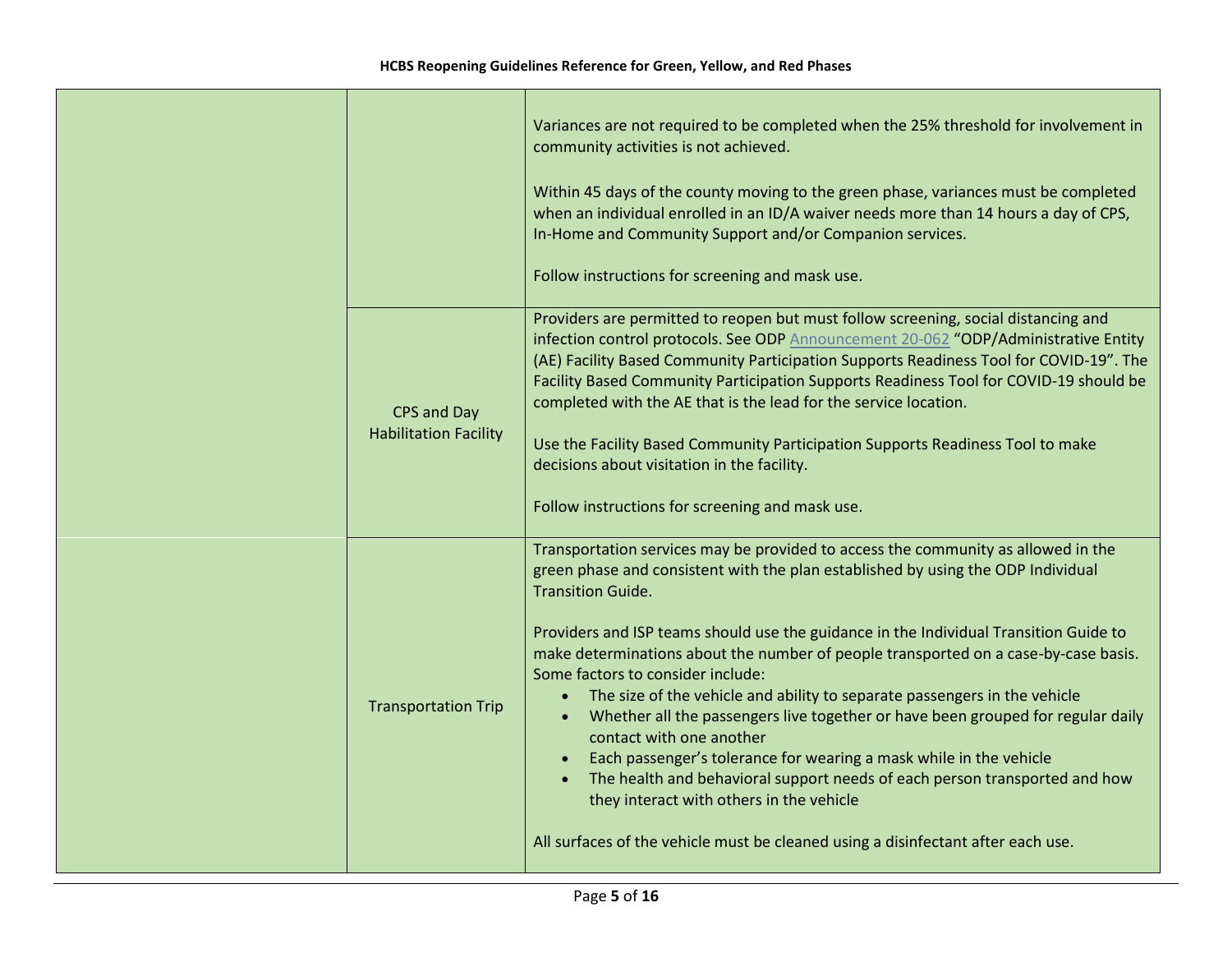|                                                                                             | Follow instructions for screening and mask use.                                                                                                                                                                                                                                                                                                                                                                                                                                                                                                                                                                                                                                                                                                                                                                                                                                                                                                                                                                                                    |
|---------------------------------------------------------------------------------------------|----------------------------------------------------------------------------------------------------------------------------------------------------------------------------------------------------------------------------------------------------------------------------------------------------------------------------------------------------------------------------------------------------------------------------------------------------------------------------------------------------------------------------------------------------------------------------------------------------------------------------------------------------------------------------------------------------------------------------------------------------------------------------------------------------------------------------------------------------------------------------------------------------------------------------------------------------------------------------------------------------------------------------------------------------|
| <b>Small Group</b><br><b>Employment Services</b>                                            | Consider operating in smaller groups to allow for social distancing on the job site and<br>while on the van or bus.<br>Providers and ISP teams should use the guidance in the Individual Transition Guide to<br>make determinations about the number of people transported on a case-by-case basis.<br>Some factors to consider include:<br>The size of the vehicle and ability to separate passengers in the vehicle<br>Whether all the passengers live together or have been grouped for regular daily<br>contact with one another<br>Each passenger's tolerance for wearing a mask while in the vehicle<br>The health/behavioral support needs of each person transported and how they<br>interact with others in the vehicle<br>Instead of gathering at the facility, consider alternate methods such as transporting<br>directly from the participants' homes to the job site and back to their homes.<br>All surfaces of the vehicle must be cleaned using a disinfectant after each use.<br>Follow instructions for screening and mask use. |
| Supported<br>Employment                                                                     | All services should continue to be provided remotely whenever possible.<br>An individual's re-engagement in employment and the support necessary to allow the<br>individual to return to work should be established by using the ODP Individual Transition<br>Guide.<br>Follow instructions for screening and mask use.                                                                                                                                                                                                                                                                                                                                                                                                                                                                                                                                                                                                                                                                                                                            |
| In-Home and<br><b>Community Support,</b><br><b>Community Support</b><br>(AAW) and Companion | Within 45 days of the county moving to the green phase, resume 40/60 limitations on<br>overtime and relatives providing services.<br>All community activities must be allowed as stipulated in the green phase and all<br>appropriate steps must be taken for the individual to safely engage in the activity.                                                                                                                                                                                                                                                                                                                                                                                                                                                                                                                                                                                                                                                                                                                                     |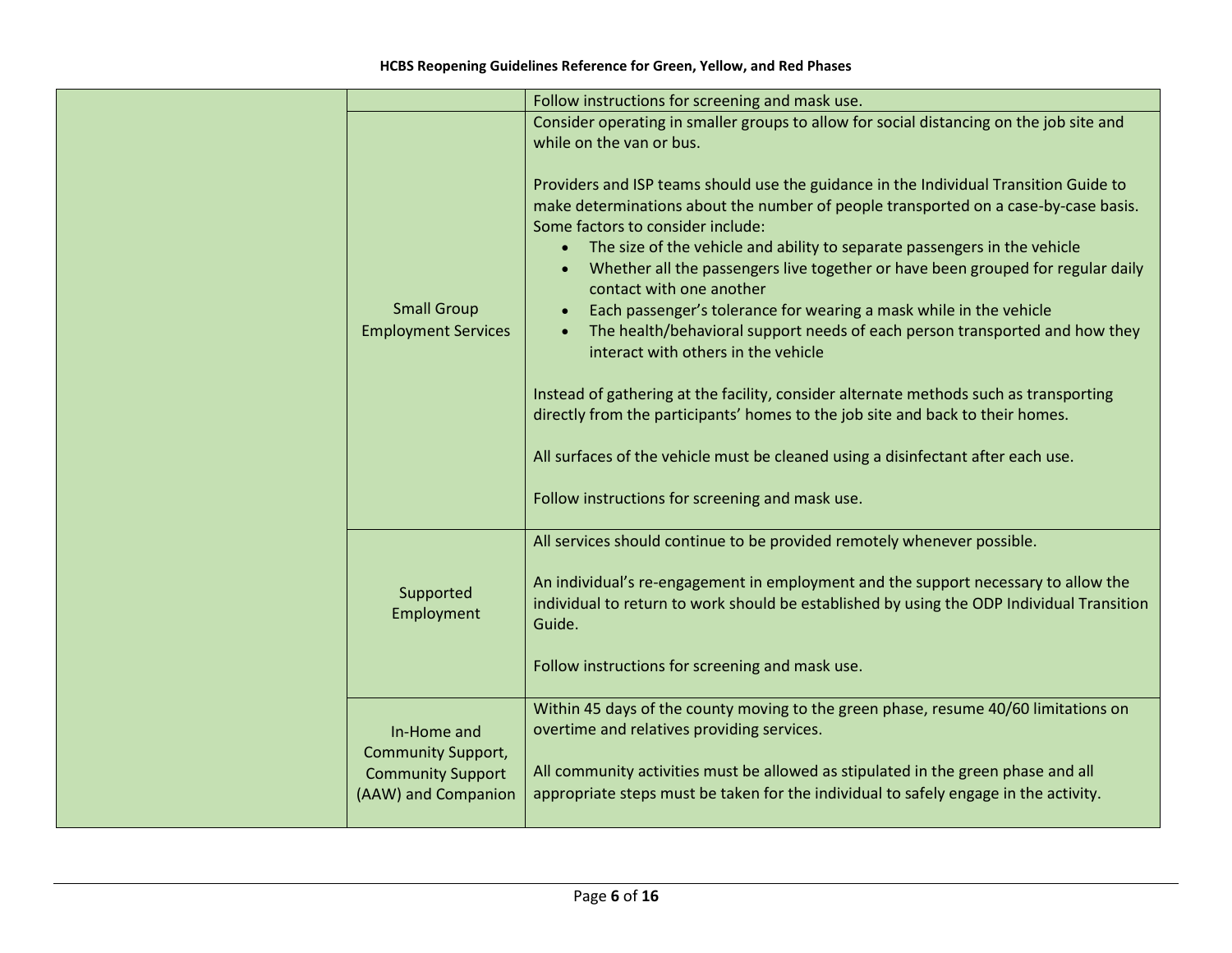|                                                                         | Within 45 days of the county moving to the green phase, variances must be completed<br>when an individual enrolled in an ID/A waiver needs more than 14 hours a day of CPS,<br>In-Home and Community Support and/or Companion services.                                                                                                                                                                                                                                                                                                                                                                                                                                                                                                                                 |
|-------------------------------------------------------------------------|-------------------------------------------------------------------------------------------------------------------------------------------------------------------------------------------------------------------------------------------------------------------------------------------------------------------------------------------------------------------------------------------------------------------------------------------------------------------------------------------------------------------------------------------------------------------------------------------------------------------------------------------------------------------------------------------------------------------------------------------------------------------------|
|                                                                         | Follow instructions for screening and mask use.                                                                                                                                                                                                                                                                                                                                                                                                                                                                                                                                                                                                                                                                                                                         |
|                                                                         | All services should continue to be provided remotely unless the below applies.                                                                                                                                                                                                                                                                                                                                                                                                                                                                                                                                                                                                                                                                                          |
| <b>Behavior Consultation,</b><br>Therapies and All<br><b>Other HCBS</b> | Resume face-to-face services under the following circumstances:<br>The provider has been unable to deliver or effectively deliver the service; or<br>Individual/family has expressed a preference for face-to-face services; and<br>The provider, individual and any additional participants all reside in a county<br>that has been designated as green<br>Follow instructions for screening and mask use.                                                                                                                                                                                                                                                                                                                                                             |
| <b>Respite Camp</b>                                                     | A Respite Camp must comply with all applicable CDC and DOH guidelines and, for camps<br>in Pennsylvania, operate in accordance with the Wolf Administration's Summer Camp<br>and Recreation Guidance, including the Pennsylvania Department of Health's Frequently<br>Asked Questions. Respite Camps must develop a written health and safety plan that<br>follows the CDC guidance for Youth and Summer Camps and post the plan on the camp's<br>publicly available website prior to providing services. The Organized Health Care Delivery<br>System (OHCDS), Agency With Choice (AWC) and/or AE are responsible for reviewing the<br>plan prior to including or authorizing the service on the ISP to ensure the Respite Camp<br>has met all CDC and DOH guidelines. |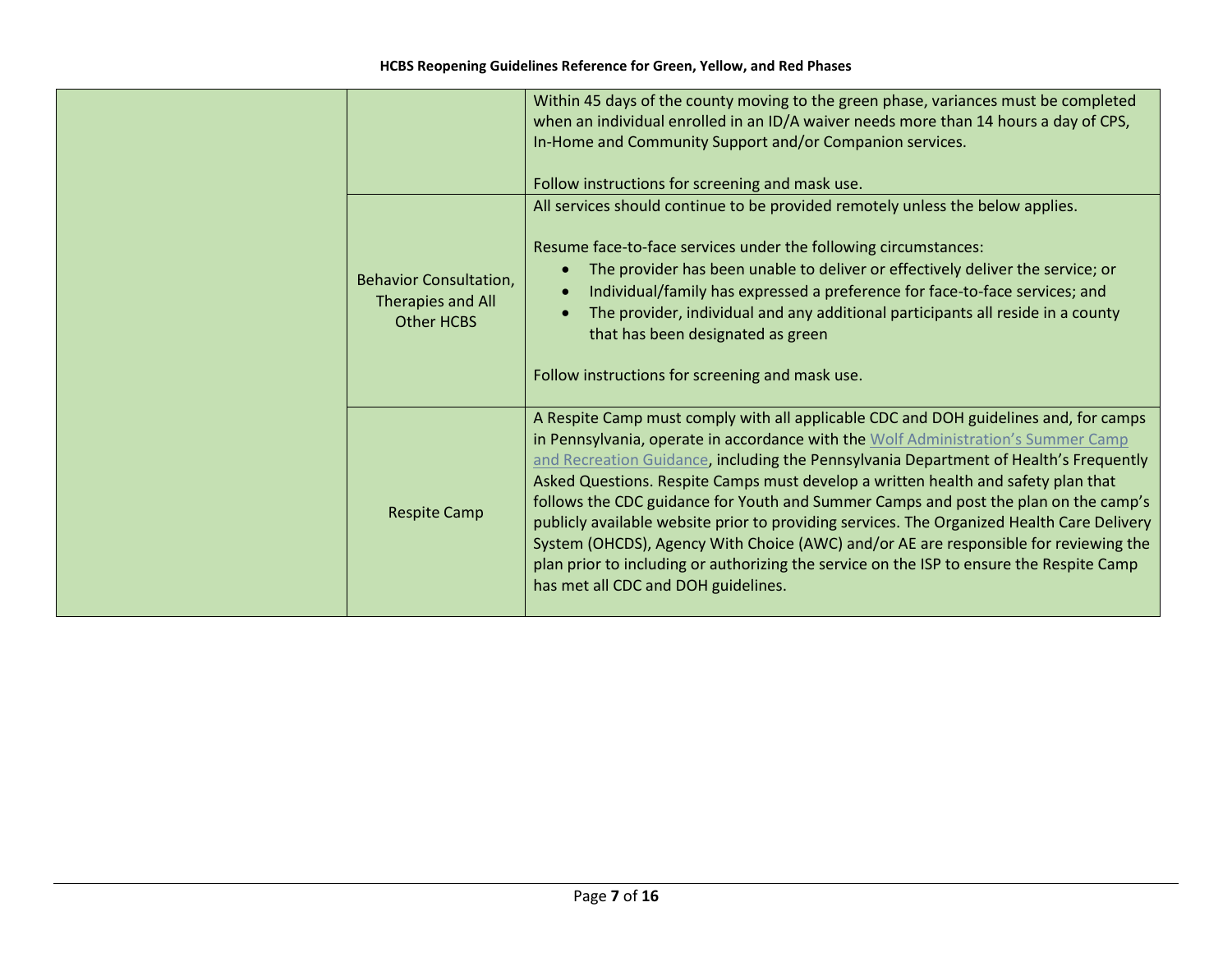| <b>Governor's Reopening Phase</b><br><b>Operational Level</b>                                                                                                                                    | <b>ODP Domain</b>                                                                  | <b>Operation Implementation</b>                                                                                                                                                                                                                                                                                                                                                                                                                                                                                                                                                                                                                                                                                                                                                                                                                                                                                                                                                                              |
|--------------------------------------------------------------------------------------------------------------------------------------------------------------------------------------------------|------------------------------------------------------------------------------------|--------------------------------------------------------------------------------------------------------------------------------------------------------------------------------------------------------------------------------------------------------------------------------------------------------------------------------------------------------------------------------------------------------------------------------------------------------------------------------------------------------------------------------------------------------------------------------------------------------------------------------------------------------------------------------------------------------------------------------------------------------------------------------------------------------------------------------------------------------------------------------------------------------------------------------------------------------------------------------------------------------------|
| Yellow<br>Please use the link below for the most accurate<br>information about the Governor's plan to<br>Reopen Pennsylvania:<br>https://www.governor.pa.gov/process-to-<br>reopen-pennsylvania/ | Regulatory<br>suspensions for<br>Ch. 55 Pa Code<br>2380, 2390, 6100,<br>6400, 6500 | All regulatory suspensions under Governor's Wolf's Proclamation of Disaster<br>Emergency continue.<br>Requirements for individuals to receive annual physical examinations and staff to<br>receive biennial physical examinations are suspended.<br>ODP Announcement 20-032 suspended the requirement to include "the application<br>of person-centered practices, community integration, individual choice and assisting<br>individuals to develop and maintain relationships" as part of the initial orientation<br>and annual training requirements for provider staff.<br>ODP Announcement 20-032 suspended the requirement to provide minimum<br>numbers of hours of annual staff training.<br>ODP Announcement 20-034 established a provisional process for obtaining Federal<br>Bureau of Investigation (FBI) criminal history record checks in recognition of the fact<br>that many FBI clearance sites necessary for completion of such checks were closed in<br>response to the COVID-19 pandemic. |
|                                                                                                                                                                                                  | Licensing<br><b>Inspections</b>                                                    | Some face-to-face annual inspections and inspections as a result of a complaint may<br>occur.                                                                                                                                                                                                                                                                                                                                                                                                                                                                                                                                                                                                                                                                                                                                                                                                                                                                                                                |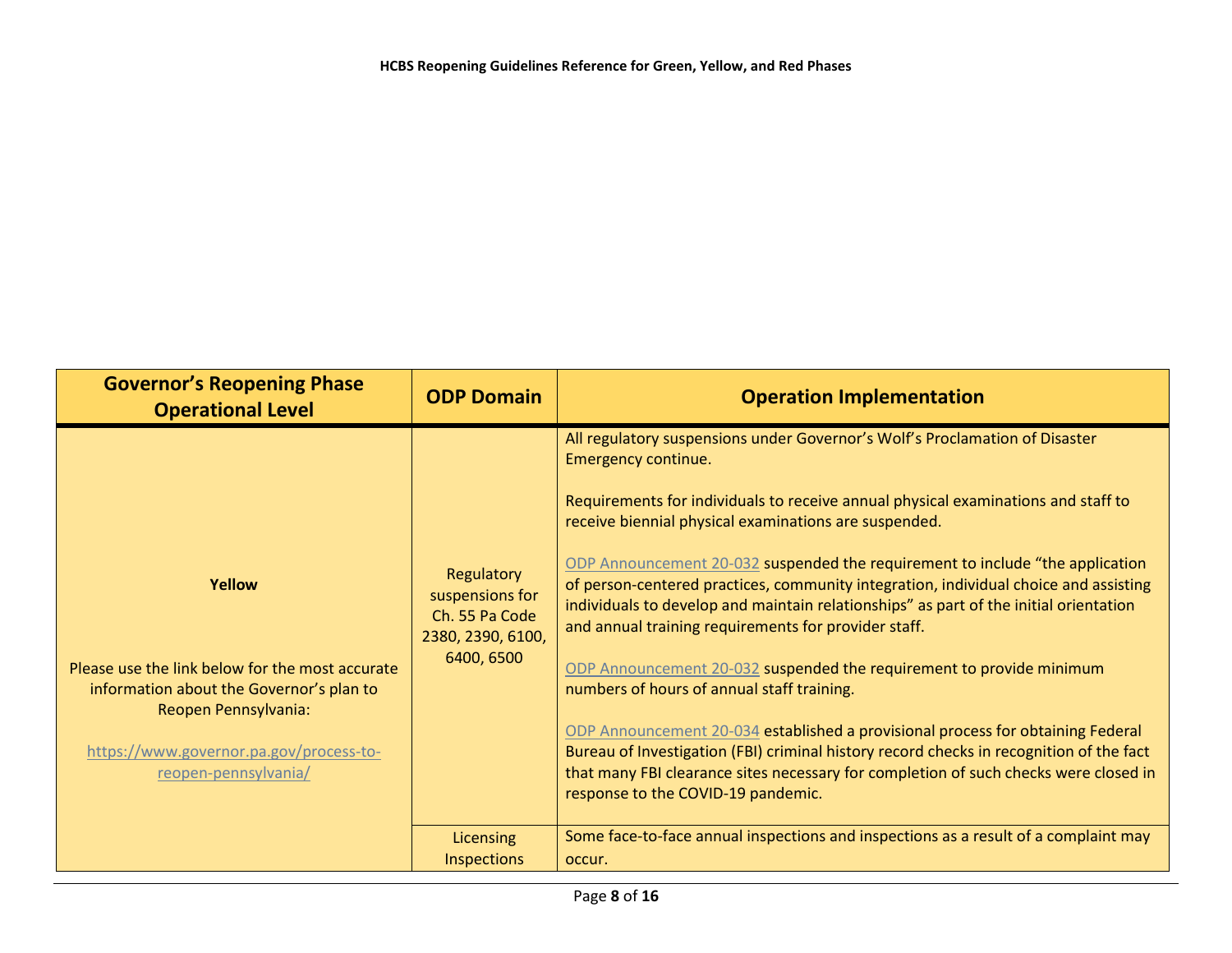|  |                                                              | Remote licensing inspections for complaint and verification of corrective action.                                                                                                                                                                       |
|--|--------------------------------------------------------------|---------------------------------------------------------------------------------------------------------------------------------------------------------------------------------------------------------------------------------------------------------|
|  |                                                              | The Department of Human Services (DHS) is also considering conducting some annual<br>renewal inspections remotely through virtual means. More information about this<br>will be forthcoming prior to any use of remote inspections for annual renewals. |
|  |                                                              | Provider CAPS and DCAPS for C1Y3 resume with completion timeframes determined<br>by AE on case-by-case basis.                                                                                                                                           |
|  | QA&I                                                         | AE and SCO CAPS and DCAPS must be completed within 45 day of the county where<br>the AE or SCO is located being designated as yellow.                                                                                                                   |
|  |                                                              | ODP will be implementing an interim QA&I process in FY2020-2021. Interim process<br>is entirely remote including individual interviews.                                                                                                                 |
|  | Investigations<br>Completed by<br>Certified<br>Investigators | Critical investigations will continue using remote methods/telephone whenever<br>possible.                                                                                                                                                              |
|  | IM4Q                                                         | Face-to-face interviews not completed by March 17, 2020 continue to be suspended<br>through the end of FY2019-2020.<br>IM4Q for FY2020-2021 interview format still to be determined.                                                                    |
|  | <b>AE Processes</b>                                          | Provider orientation classes suspended.<br>Remote intake/eligibility only.                                                                                                                                                                              |
|  | <b>SCOs</b>                                                  | Supports coordination provided by telephone or video conferencing solutions<br>following the guidance issued in ODP Announcement 20-019.                                                                                                                |
|  | Residential                                                  | Residential services should continue to follow all guidance issued for staff and<br>resident screening for COVID-19 symptoms and infection.<br>Strategies to limit number/rotation of staff in home should be continued or<br>implemented.              |
|  |                                                              |                                                                                                                                                                                                                                                         |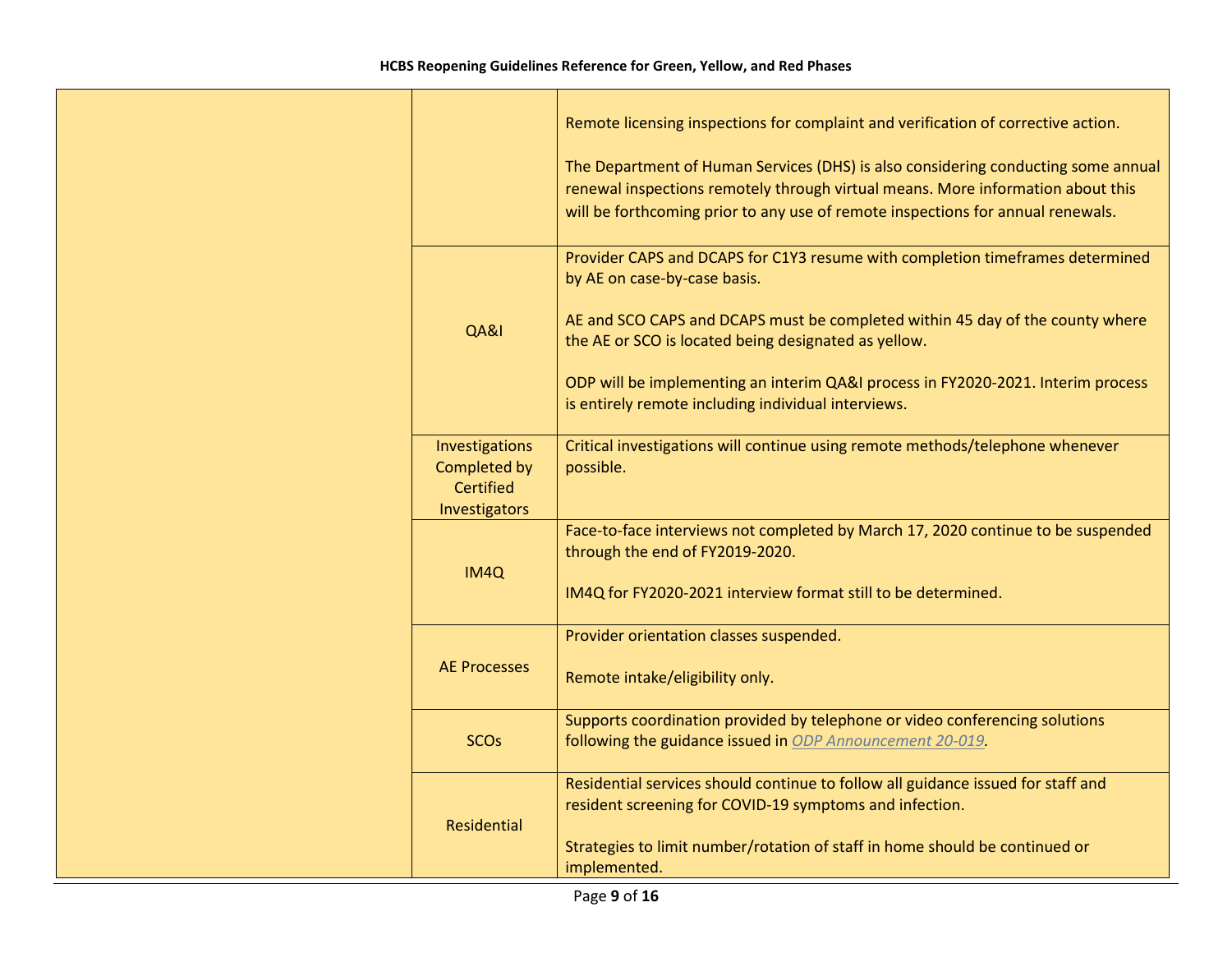|                                                 | Visitation restrictions in residential homes are at the discretion of the residential<br>provider and should include risk assessment of individuals who reside in the home.<br>Visitor screening for COVID-19 must be implemented. Alternative forms of contact<br>with family and friends is expected if in-person visitation is not possible.<br>Support for residents to access the community may resume in limited scope.<br>Activities must be allowed in the yellow phase and all appropriate steps must be<br>taken for the individual to safely engage in the activity.<br>Community activities and necessary supports for those activities should be<br>established using the ODP Individual Transition Guide.<br>Outdoor activities aimed at wellness are highly encouraged.<br>Visitation with small numbers of friends and family with proper social distancing and<br>following instructions for mask use.<br>Follow instructions for screening and mask use.                                                                                                                                                                                   |
|-------------------------------------------------|--------------------------------------------------------------------------------------------------------------------------------------------------------------------------------------------------------------------------------------------------------------------------------------------------------------------------------------------------------------------------------------------------------------------------------------------------------------------------------------------------------------------------------------------------------------------------------------------------------------------------------------------------------------------------------------------------------------------------------------------------------------------------------------------------------------------------------------------------------------------------------------------------------------------------------------------------------------------------------------------------------------------------------------------------------------------------------------------------------------------------------------------------------------|
| <b>CPS and Day</b><br>Habilitation<br>Community | CPS and Day Habilitation services should continue to be provided in private homes<br>and remotely until there is an individual transition plan for resuming activities. When<br>developing the individual transition plan for resuming activities, the following<br>requirements for community activities must be considered for incorporation into the<br>plan:<br>Activities in the community and necessary supports for those activities<br>$\bullet$<br>should be established by using the ODP Individual Transition Guide. Any<br>changes in support need, goals or outcomes that require ISP changes must be<br>discussed with the ISP team<br>• Activities must be allowed in the yellow phase and all appropriate steps must<br>have been taken for the individual to safely engage in the activity<br>Visitation with small numbers of friends and family using proper social<br>distancing and following instructions for mask use is allowable<br>Activities in the community may not include more than 3 participants as<br>currently approved in the Consolidated, Community Living, Person/Family<br>Directed Support and Adult Autism waivers |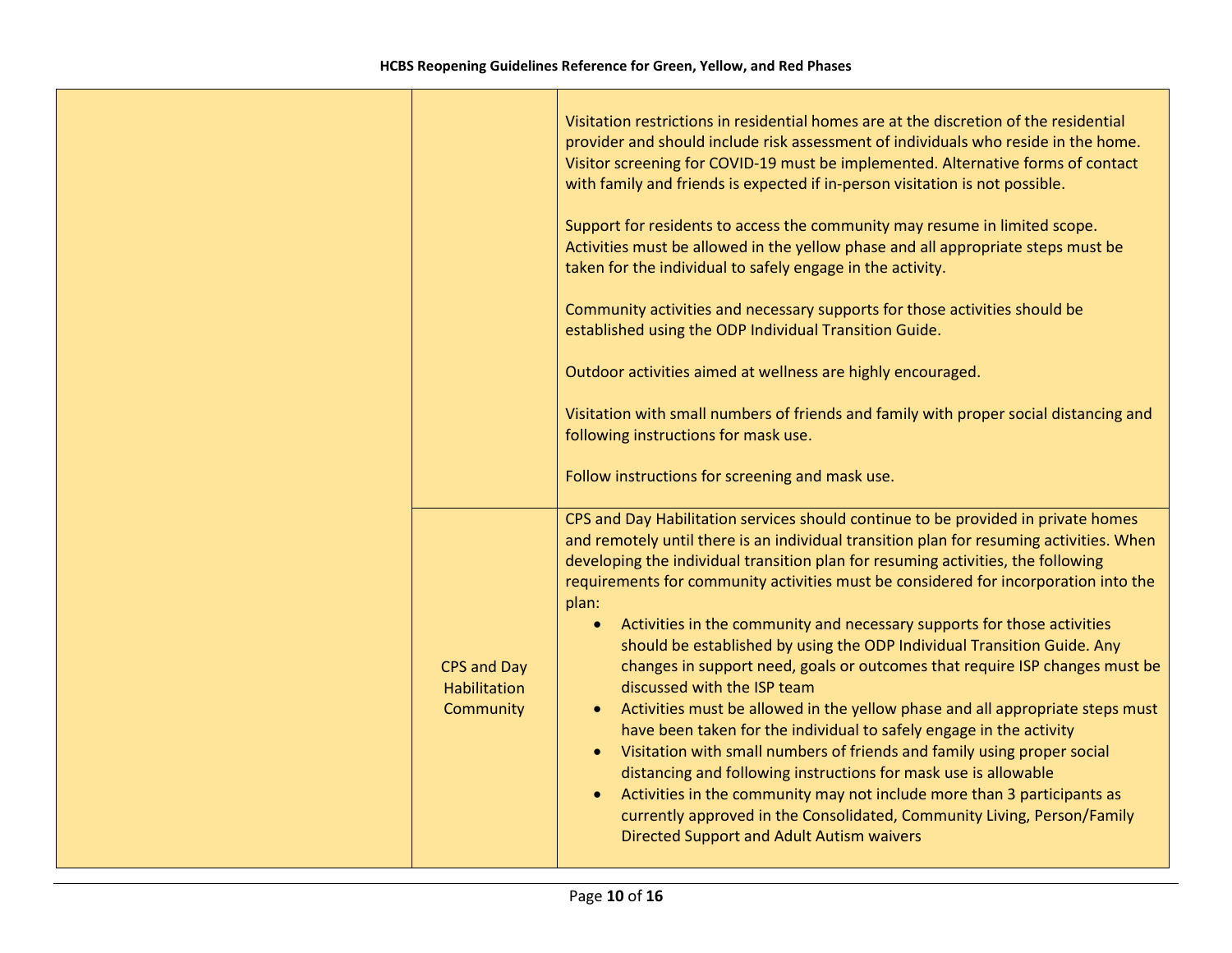|                                 | If possible, groups should include the same group members each day, and the same<br>staff providers should remain with the same group every day.                                                                                                                                                                                                                                                                                                                                                                                                                                                                                                                                                                                                                                                                                                                                                                                                     |
|---------------------------------|------------------------------------------------------------------------------------------------------------------------------------------------------------------------------------------------------------------------------------------------------------------------------------------------------------------------------------------------------------------------------------------------------------------------------------------------------------------------------------------------------------------------------------------------------------------------------------------------------------------------------------------------------------------------------------------------------------------------------------------------------------------------------------------------------------------------------------------------------------------------------------------------------------------------------------------------------|
|                                 | Providers and ISP teams should use the guidance in the Individual Transition Guide to<br>make determinations about the number of people transported on a case-by-case<br>basis. Some factors to consider include:<br>• The size of the vehicle and ability to separate passengers in the vehicle<br>Whether all the passengers live together or have been grouped for regular<br>daily contact with one another<br>Each passenger's tolerance for wearing a mask while in the vehicle<br>The health and behavioral support needs of each person transported and<br>how they interact with others in the vehicle<br>All surfaces of a vehicle must be cleaned using a disinfectant after each use.<br>Outdoor activities aimed at wellness are highly encouraged.<br>Variances are not required to be completed when the 25% threshold for involvement<br>in community activities is not achieved.<br>Follow instructions for screening and mask use. |
| <b>CPS and Day</b>              |                                                                                                                                                                                                                                                                                                                                                                                                                                                                                                                                                                                                                                                                                                                                                                                                                                                                                                                                                      |
| <b>Habilitation</b><br>Facility | Facility-Based CPS or Day Habilitation services are not permitted.                                                                                                                                                                                                                                                                                                                                                                                                                                                                                                                                                                                                                                                                                                                                                                                                                                                                                   |
|                                 | Transportation services may be provided to access the community as allowed in the<br>yellow phase and consistent with the plan established by using the ODP Individual<br><b>Transition Guide.</b>                                                                                                                                                                                                                                                                                                                                                                                                                                                                                                                                                                                                                                                                                                                                                   |
| Transportation<br><b>Trip</b>   | Providers and ISP teams should use the guidance in the Individual Transition Guide to<br>make determinations about the number of people transported on a case-by-case<br>basis. Some factors to consider include:<br>• The size of the vehicle and the ability to separate passengers in the vehicle<br>Whether all the passengers live together or have been grouped for regular<br>$\bullet$<br>daily contact with one another<br>• Each passenger's tolerance for wearing a mask while in the vehicle                                                                                                                                                                                                                                                                                                                                                                                                                                             |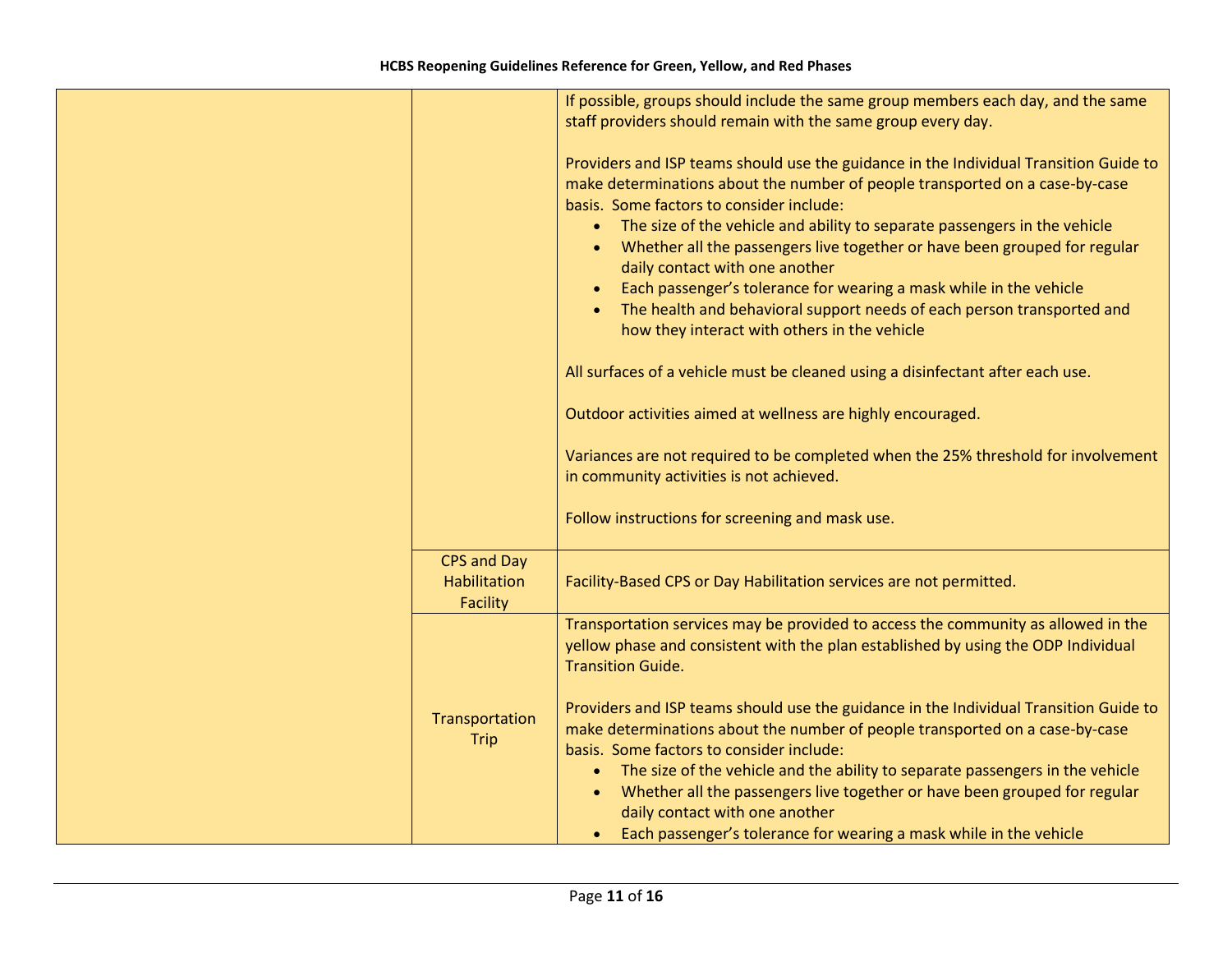|                                  | The health and behavioral support needs of each person transported and<br>how they interact with others in the vehicle<br>All surfaces of the vehicle must be cleaned using a disinfectant after each use.                                                                                                                                                                                                                                                                                                                                                                                                                                                                                                                                                                                                                                                                             |
|----------------------------------|----------------------------------------------------------------------------------------------------------------------------------------------------------------------------------------------------------------------------------------------------------------------------------------------------------------------------------------------------------------------------------------------------------------------------------------------------------------------------------------------------------------------------------------------------------------------------------------------------------------------------------------------------------------------------------------------------------------------------------------------------------------------------------------------------------------------------------------------------------------------------------------|
|                                  | Follow instructions for screening and mask use.                                                                                                                                                                                                                                                                                                                                                                                                                                                                                                                                                                                                                                                                                                                                                                                                                                        |
|                                  | Consider operating in smaller groups to allow for social distancing on the job site and<br>while on the van or bus.                                                                                                                                                                                                                                                                                                                                                                                                                                                                                                                                                                                                                                                                                                                                                                    |
| <b>Small Group</b><br>Employment | Providers and ISP teams should use the guidance in the Individual Transition Guide to<br>make determinations about the number of people transported on a case-by-case<br>basis. Some factors to consider include:<br>• The size of the vehicle and the ability to separate passengers in the vehicle.<br>Whether all the passengers live together or have been grouped for regular<br>daily contact with one another.<br>Each passenger's tolerance for wearing a mask while in the vehicle.<br>The health and behavioral support needs of each person transported and<br>how they interact with others in the vehicle.<br>Instead of gathering at the facility, consider alternate methods such as transporting<br>directly from the participants' homes to the job site and back to their homes.<br>All surfaces of the vehicle must be cleaned using a disinfectant after each use. |
|                                  | Follow instructions for screening and mask use.                                                                                                                                                                                                                                                                                                                                                                                                                                                                                                                                                                                                                                                                                                                                                                                                                                        |
| <b>All Other HCBS</b>            | All services should continue to be provided remotely whenever possible.<br>An individual's participation in community activities allowed in the yellow phase and<br>the support necessary to allow the individual to participate in those activities should<br>be established using the ODP Individual Transition Guide.<br>Follow instructions for screening and mask use.                                                                                                                                                                                                                                                                                                                                                                                                                                                                                                            |
|                                  |                                                                                                                                                                                                                                                                                                                                                                                                                                                                                                                                                                                                                                                                                                                                                                                                                                                                                        |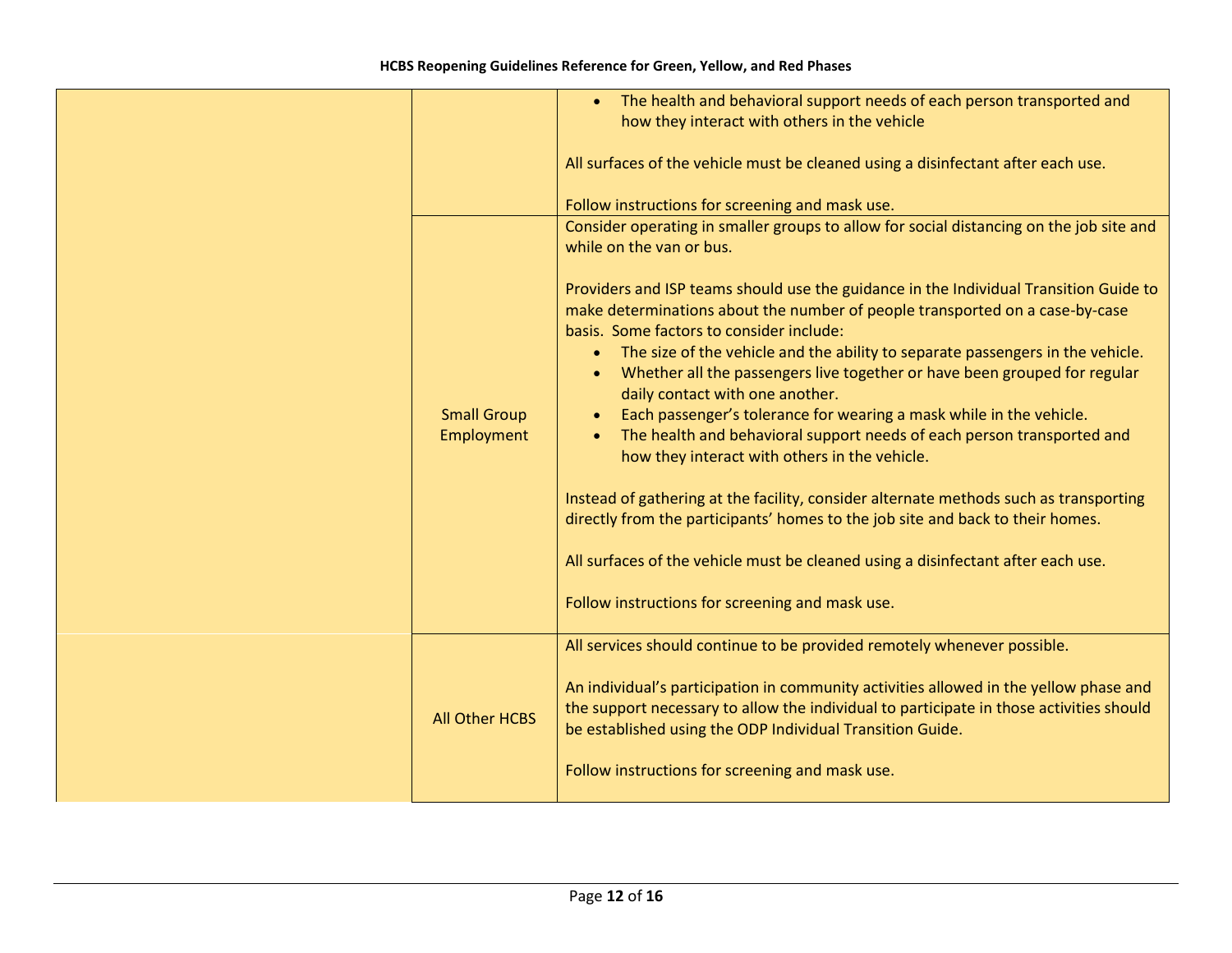**HCBS Reopening Guidelines Reference for Green, Yellow, and Red Phases**

|  | <b>Respite Camp</b>                                                                               | A Respite Camp must comply with all applicable CDC and DOH guidelines and, for<br>camps in Pennsylvania, operate in accordance with the Wolf Administration's<br>Summer Camp and Recreation Guidance, including the Pennsylvania Department of<br>Health's Frequently Asked Questions. Respite Camps must develop a written health<br>and safety plan that follows the CDC guidance for Youth and Summer Camps and<br>post the plan on the camp's publicly available website prior to providing services. The<br>OHCDS, AWC and/or AE are responsible for reviewing the plan prior to including or<br>authorizing the service on the ISP to ensure the Respite Camp has met all CDC and<br>DOH guidelines. |
|--|---------------------------------------------------------------------------------------------------|------------------------------------------------------------------------------------------------------------------------------------------------------------------------------------------------------------------------------------------------------------------------------------------------------------------------------------------------------------------------------------------------------------------------------------------------------------------------------------------------------------------------------------------------------------------------------------------------------------------------------------------------------------------------------------------------------------|
|  | Overnight organized camps registered with DOH may not operate in counties in the<br>yellow phase. |                                                                                                                                                                                                                                                                                                                                                                                                                                                                                                                                                                                                                                                                                                            |

| <b>Governor's Reopening Phase</b><br><b>Operational Level</b>                                                                     | <b>ODP Domain</b>                                                                  | <b>Operation Implementation</b>                                                                                                                                                                                                                                                                                         |
|-----------------------------------------------------------------------------------------------------------------------------------|------------------------------------------------------------------------------------|-------------------------------------------------------------------------------------------------------------------------------------------------------------------------------------------------------------------------------------------------------------------------------------------------------------------------|
| <b>Red</b><br>Please use the link below for the most accurate<br>information about the Governor's plan to<br>Reopen Pennsylvania: |                                                                                    | All regulatory suspensions under Governor's Wolf's Proclamation of Disaster<br>Emergency in place.                                                                                                                                                                                                                      |
|                                                                                                                                   | Regulatory<br>suspensions for<br>Ch. 55 Pa Code<br>2380, 2390, 6100,<br>6400, 6500 | Requirements for individuals to receive annual physical examinations and staff to<br>receive biennial physical examinations are suspended.                                                                                                                                                                              |
|                                                                                                                                   |                                                                                    | ODP Announcement 20-032 suspended the requirement to include "the application"<br>of person-centered practices, community integration, individual choice and assisting<br>individuals to develop and maintain relationships" as part of the initial orientation<br>and annual training requirements for provider staff. |
|                                                                                                                                   |                                                                                    | ODP Announcement 20-032 suspended the requirement to provide minimum<br>numbers of hours of annual staff training.                                                                                                                                                                                                      |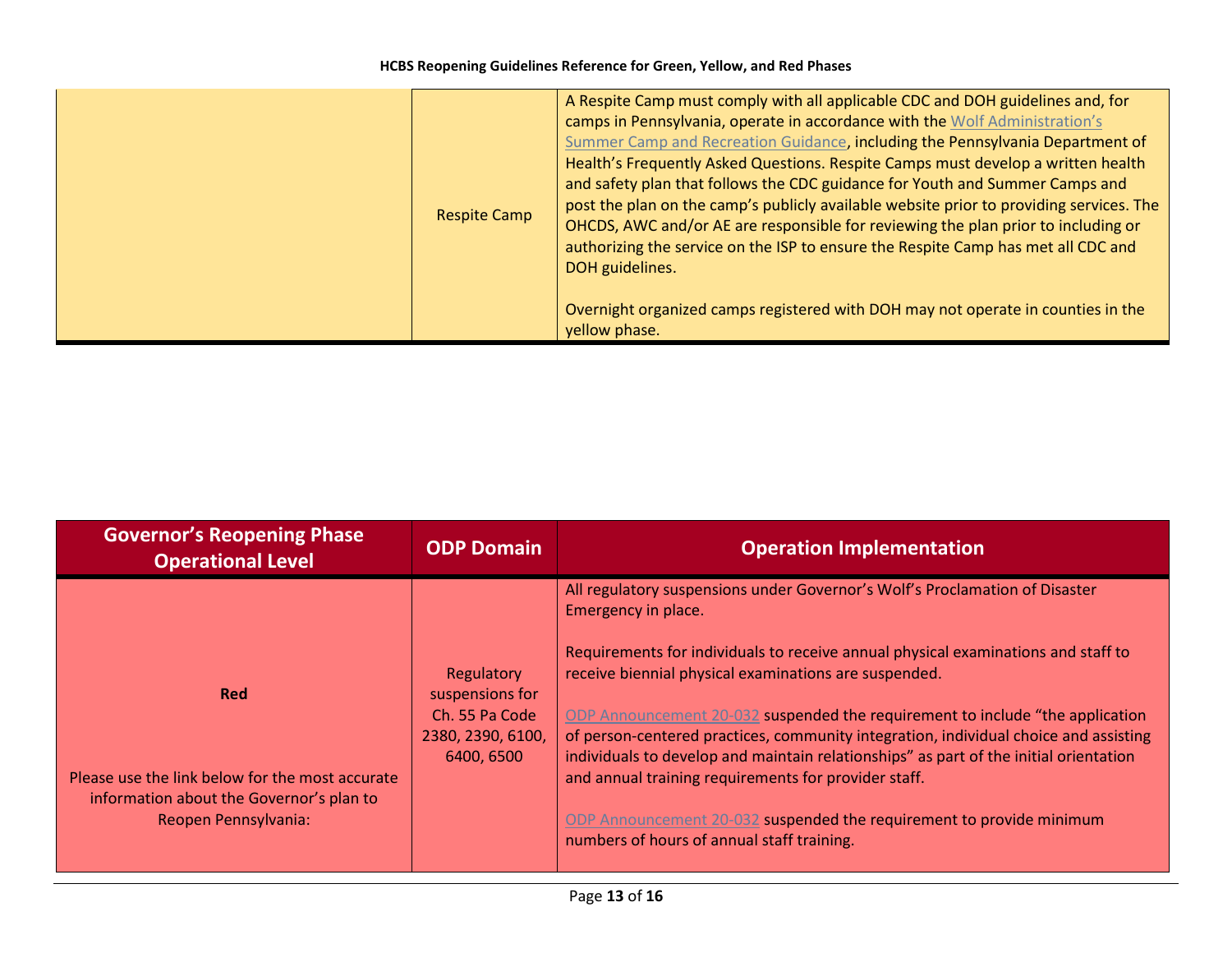| https://www.governor.pa.gov/process-to-<br>reopen-pennsylvania/ |                                                              | ODP Announcement 20-034 established a provisional process for obtaining Federal<br>Bureau of Investigation (FBI) criminal history record checks in recognition of the fact<br>that many FBI clearance sites necessary for completion of such checks were closed in<br>response to the COVID-19 pandemic. |
|-----------------------------------------------------------------|--------------------------------------------------------------|----------------------------------------------------------------------------------------------------------------------------------------------------------------------------------------------------------------------------------------------------------------------------------------------------------|
|                                                                 |                                                              | No face-to-face inspections.                                                                                                                                                                                                                                                                             |
|                                                                 | Licensing<br>Inspections                                     | No annual inspections.                                                                                                                                                                                                                                                                                   |
|                                                                 |                                                              | Remote licensing inspections for complaint and verification of corrective action.                                                                                                                                                                                                                        |
|                                                                 |                                                              | Provider CAPS and DCAPS for C1Y3 completion timelines suspended.                                                                                                                                                                                                                                         |
|                                                                 | QA&I                                                         | ODP will be implementing an interim QA&I process in FY2020-2021. Interim process<br>is entirely remote including individual interviews                                                                                                                                                                   |
|                                                                 | Investigations<br>Completed by<br>Certified<br>Investigators | Critical investigations will continue using remote methods/telephone whenever<br>possible.                                                                                                                                                                                                               |
|                                                                 |                                                              | No face-to-face interview in FY2019-2020 after 3/17/2020.                                                                                                                                                                                                                                                |
|                                                                 | IM4Q                                                         | IM4Q for FY2020-2021 interview format still to be determined.                                                                                                                                                                                                                                            |
|                                                                 |                                                              | Provider orientation classes suspended.                                                                                                                                                                                                                                                                  |
|                                                                 | <b>AE Processes</b>                                          | Remote intake/eligibility only.                                                                                                                                                                                                                                                                          |
|                                                                 | <b>SCOs</b>                                                  | Supports coordination provided by telephone or video conferencing solutions<br>following the guidance issued in ODP Announcement 20-019.                                                                                                                                                                 |
|                                                                 | Residential                                                  | Follow guidance for Long Term Care Facilities on screening, limitations on non-<br>essential, non-medically necessary visitors. Alternative forms of contact with family<br>and friends is expected.                                                                                                     |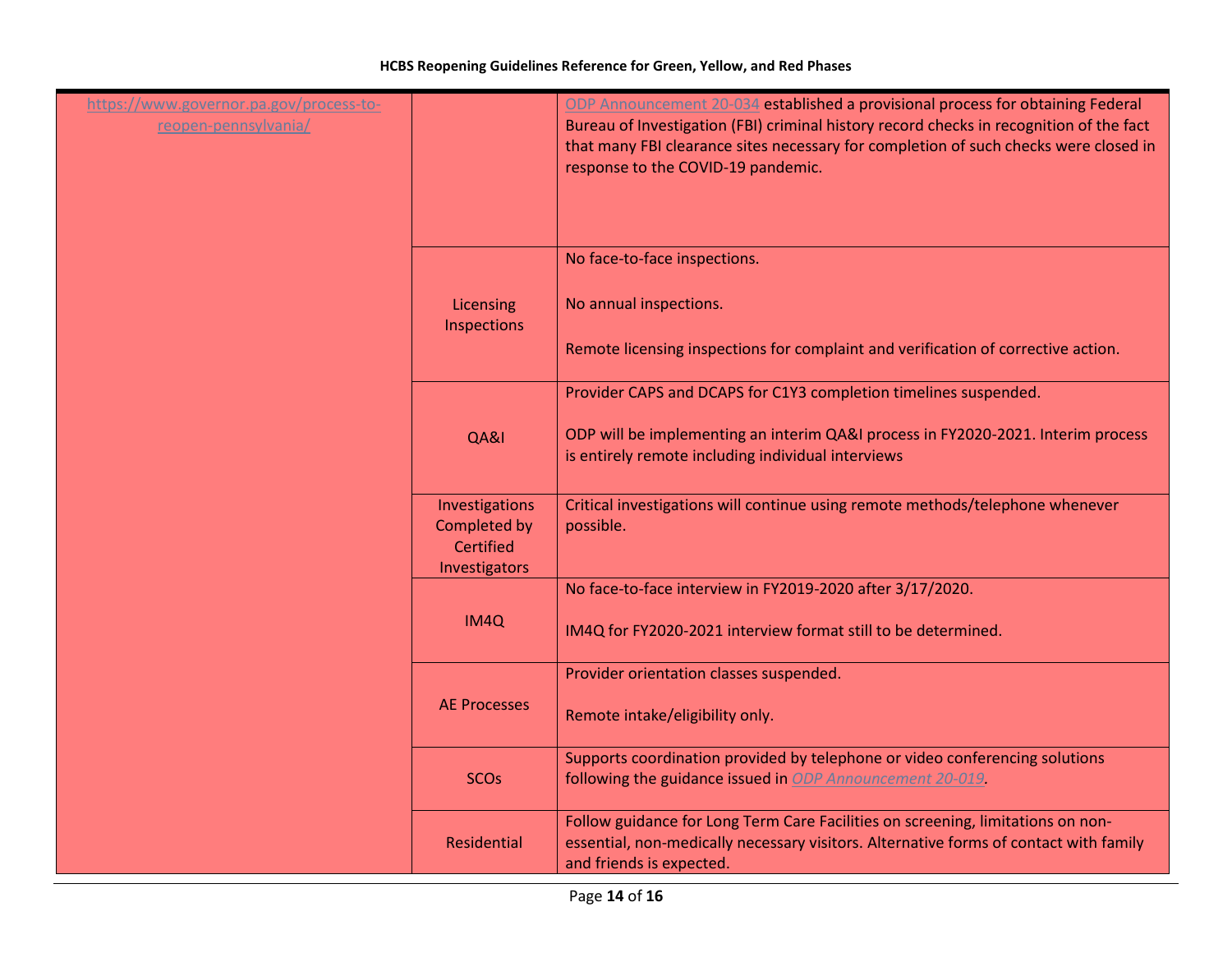|                                                 | Consider staff temporarily residing at the home to support individuals. Strategies to<br>limit number/rotation of staff in home should be implemented.<br>Contact and update families about newly implemented operations. |
|-------------------------------------------------|---------------------------------------------------------------------------------------------------------------------------------------------------------------------------------------------------------------------------|
|                                                 | Communicate changes with individuals residing at the home. Implement education<br>strategies as appropriate.                                                                                                              |
|                                                 | Follow instructions for screening and mask use.                                                                                                                                                                           |
|                                                 | CPS and Day Habilitation services may be provided in private homes and remotely.                                                                                                                                          |
|                                                 | Outdoor activities aimed at wellness and allowed in counties designated as red are<br>encouraged.                                                                                                                         |
|                                                 | Transportation should be limited to a single participant and caregiver whenever<br>possible.                                                                                                                              |
|                                                 | Providers and ISP teams should use the guidance in the Individual Transition Guide to<br>make determinations about the number of people transported on a case-by-case<br>basis. Some factors to consider include:         |
| <b>CPS and Day</b><br>Habilitation<br>Community | • The size of the vehicle and the ability to separate passengers in the vehicle<br>Whether all the passengers live together or have been grouped for regular<br>daily contact with one another                            |
|                                                 | Each passenger's tolerance for wearing a mask while in the vehicle<br>The health and behavioral support needs of each person transported and<br>how they interact with others in the vehicle                              |
|                                                 | All surfaces of the vehicle must be cleaned using a disinfectant after each use.                                                                                                                                          |
|                                                 | Variances are not required to be completed when the 25% threshold for involvement<br>in community activities is not achieved.                                                                                             |
|                                                 | Follow instruction for screening and mask use.                                                                                                                                                                            |